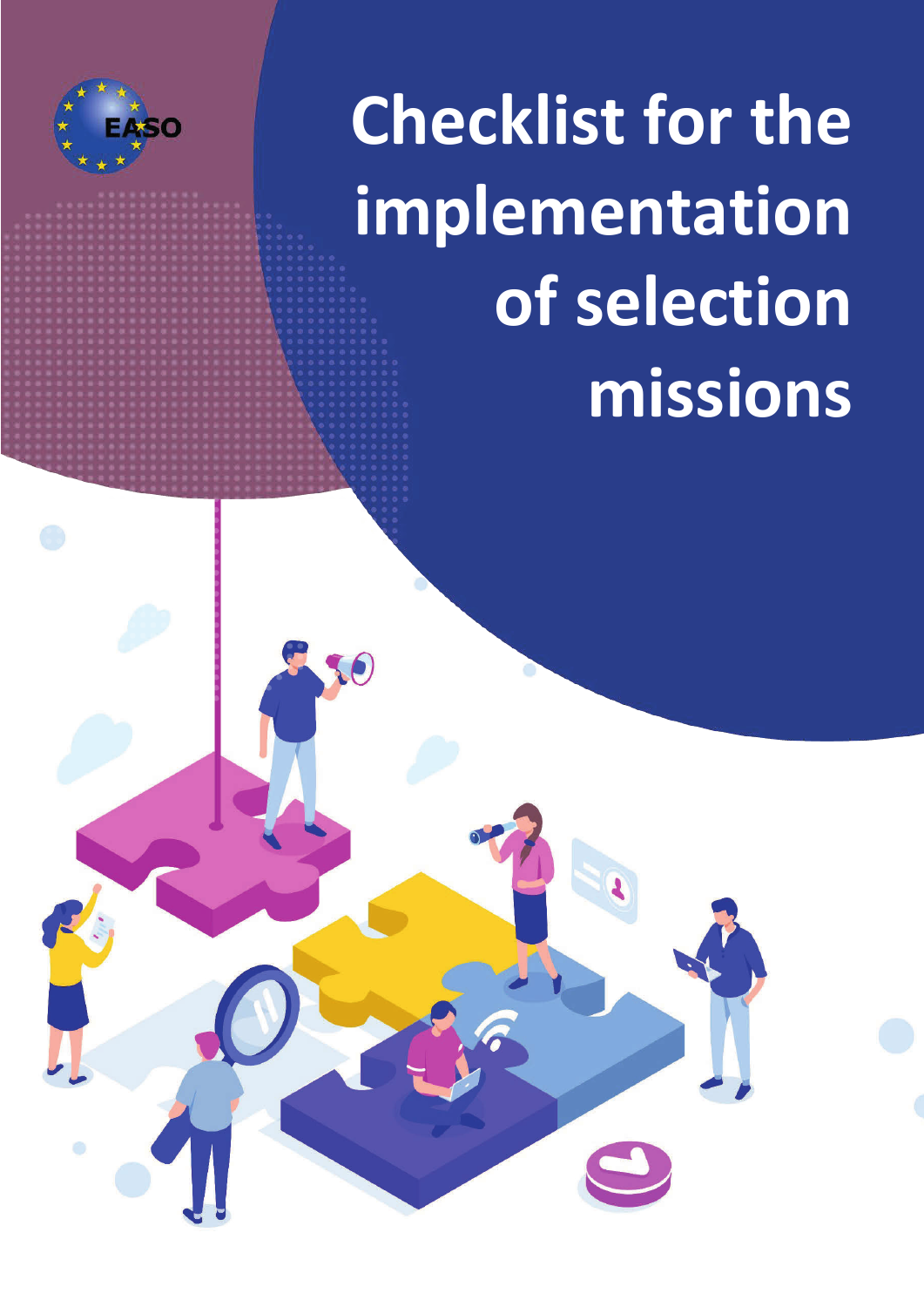

© European Asylum Support Office, 2021

EN PDF PDF/Volume\_01 BZ-06-21-043-EN-N 978-92-9465-222-5 10.2847/943549

Cover page illustration, Irina\_Strelnikova, © iStock, 2021

Reproduction is authorised provided the source is acknowledged. For any use or reproduction of photos or other material that is not under the EASO copyright, permission must be sought directly from the copyright holders.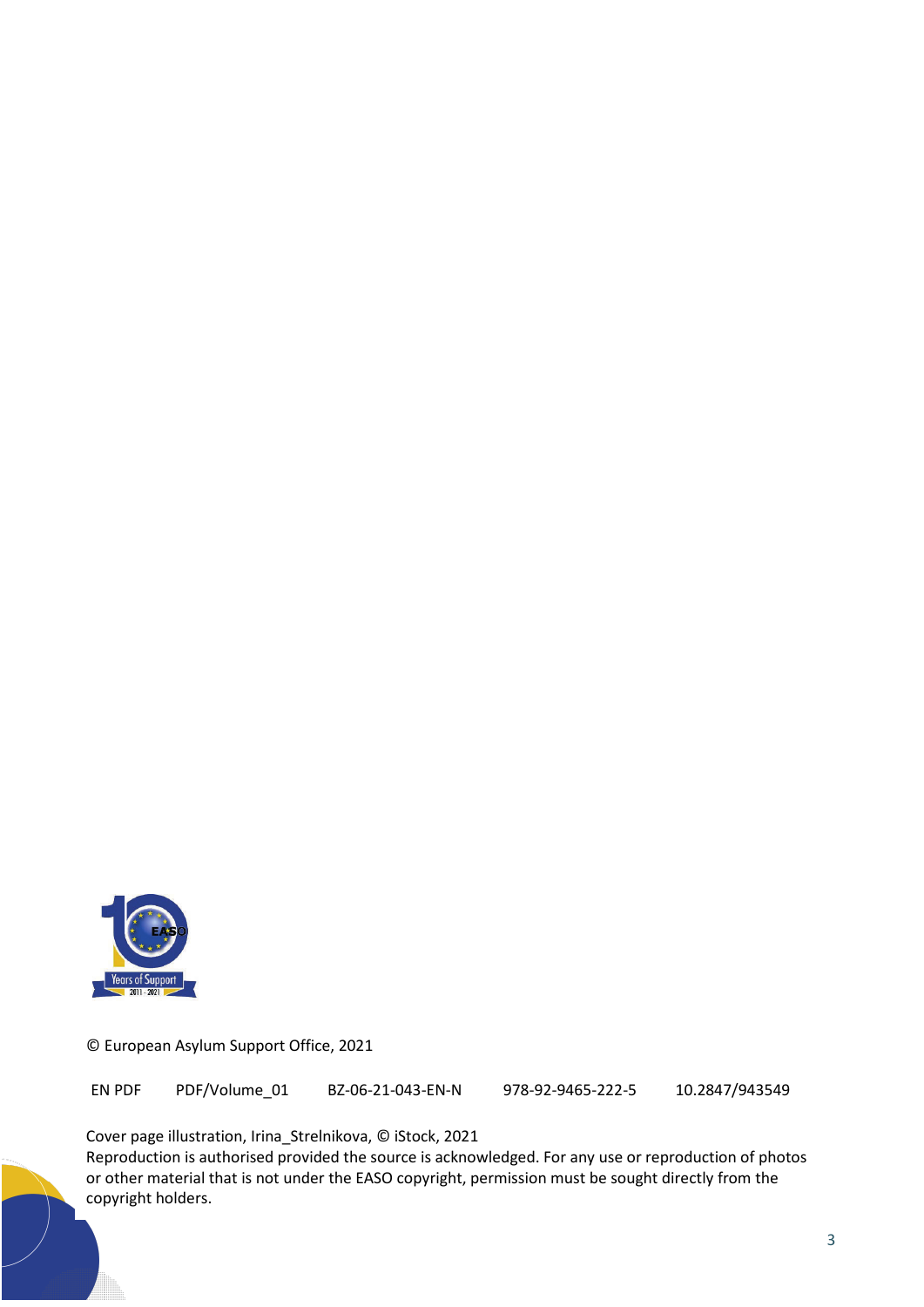## Introduction to this tool

Information presented in this tool is by no means exhaustive but represents a compilation of guidance and practical tips on ways to organise and implement a resettlement selection mission (1). The objective is to support Member States of the European Union and Associated Countries (EU+ countries) in their operational work with resettlement.

#### **What is the purpose of this tool?**

This tool is a checklist that contains a collection of key elements/activities to consider throughout the process of preparation (prior), implementation (during), and completion (after) of a resettlement selection mission.

#### **Why was it created?**

Preparing and conducting a mission abroad can be challenging from a number of perspectives. By highlighting some key aspects that connect to mission work, this checklist can support resettlement country officials with their operational planning and help them to address central elements in a timely manner.

#### **Who should use this guide?**

The checklist is primarily intended to support officials who are planning an interview mission in a field location or third country, such as mission leaders or coordinators. It can be applied as a quality tool for any practitioner who could benefit from additional guidance or information related to the set-up of missions.

### **Which other training tools and sources can be used?**

This tool can be used together with the Practical guide for planning and implementing selection missions. Other supportive materials, guidelines, and notes of relevance for conducting resettlement interviews are mentioned in the checklist.

( <sup>1</sup>) This tool was originally developed within the framework of the *Facilitating Resettlement and Refugee Admission through New Knowledge* (EU-FRANK) <sub>t</sub> The project was funded by the European Asylum Migration and Integration Fund lead by the Swedish Migration Agency. As part of the handover from EU-FRANK, EASO has conducted a quality assurance exercise of the resettlement operational tools developed in this project.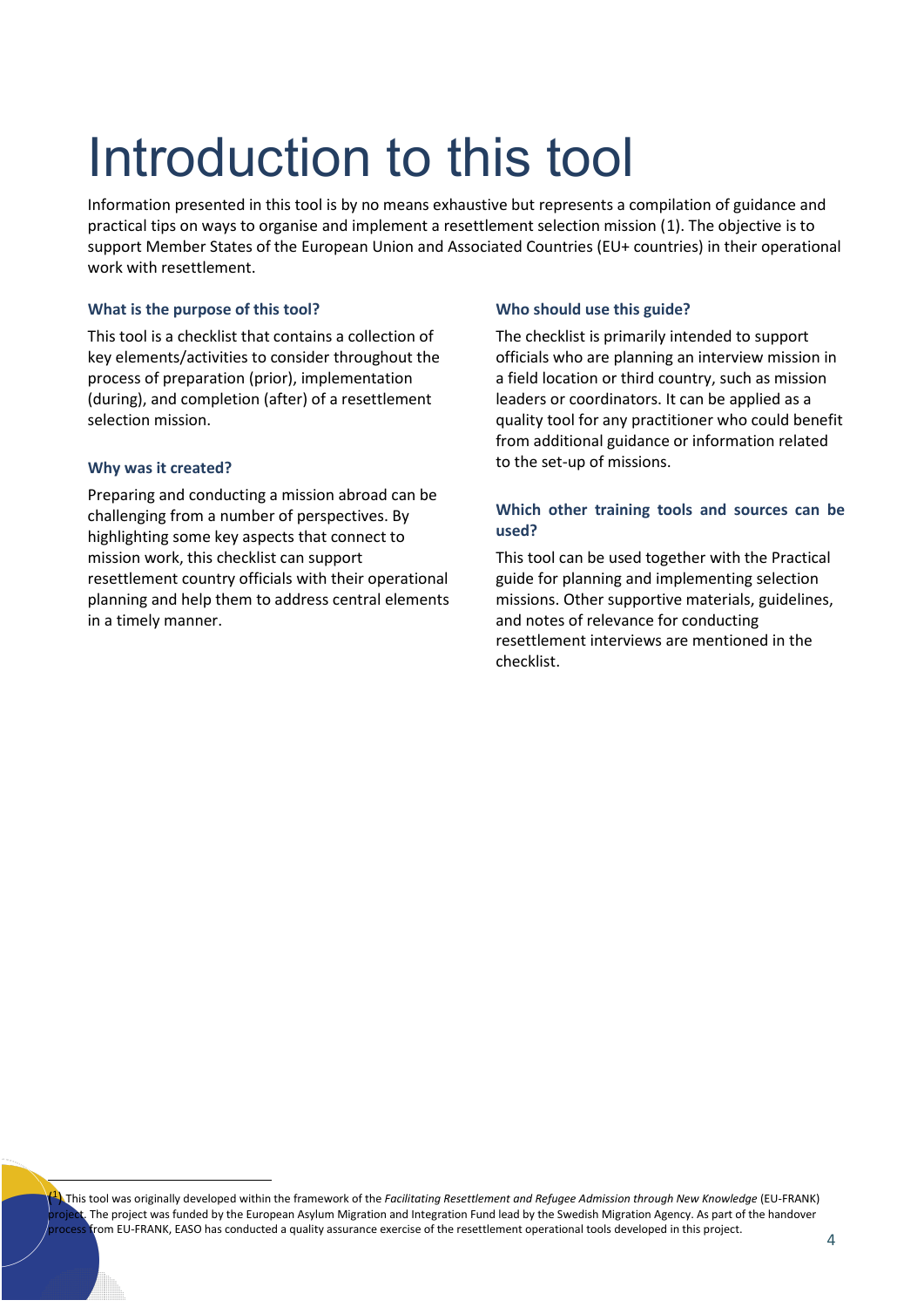# Checklist for the implementation of selection missions

| <b>I. PRIOR TO THE SELECTION MISSION</b> |                                                                                                                                |                                                                                                                                                                                                                                                                                                                                                                                                                                                                                                                                                             |                                                                                                                                                                                                                     |  |
|------------------------------------------|--------------------------------------------------------------------------------------------------------------------------------|-------------------------------------------------------------------------------------------------------------------------------------------------------------------------------------------------------------------------------------------------------------------------------------------------------------------------------------------------------------------------------------------------------------------------------------------------------------------------------------------------------------------------------------------------------------|---------------------------------------------------------------------------------------------------------------------------------------------------------------------------------------------------------------------|--|
|                                          | <b>Activity</b>                                                                                                                | What to do                                                                                                                                                                                                                                                                                                                                                                                                                                                                                                                                                  |                                                                                                                                                                                                                     |  |
|                                          | 1. Key stakeholders                                                                                                            |                                                                                                                                                                                                                                                                                                                                                                                                                                                                                                                                                             |                                                                                                                                                                                                                     |  |
|                                          | Identify key stakeholders<br>in the resettlement<br>country                                                                    | Liaise with national reception<br>entities in order to ensure<br>reception capacity.                                                                                                                                                                                                                                                                                                                                                                                                                                                                        | These can include:<br>· migration/integration<br>authorities<br>• security services<br>· municipalities<br>· NGOs                                                                                                   |  |
|                                          | Identify key stakeholders<br>in the country of first<br>asylum                                                                 |                                                                                                                                                                                                                                                                                                                                                                                                                                                                                                                                                             | These can include:<br>• UNHCR<br>$\cdot$ IOM<br>• National embassy or consulate                                                                                                                                     |  |
|                                          | Involve other stakeholders if<br>activities cannot be<br>implemented in cooperation<br>with UNHCR, IOM, or<br>national embassy | Check with the main<br>stakeholders regarding which<br>NGO/partner can provide the<br>specific service that is needed<br>in your selection mission.                                                                                                                                                                                                                                                                                                                                                                                                         |                                                                                                                                                                                                                     |  |
|                                          | 2. Pre-Mission Questionnaire/Pre-Mission Checklist                                                                             |                                                                                                                                                                                                                                                                                                                                                                                                                                                                                                                                                             |                                                                                                                                                                                                                     |  |
|                                          | <b>UNHCR's Pre-Mission</b><br>Questionnaire for Resettlement<br>Interview Missions (PMQ)                                       | Liaise with UNHCR about the<br>arrangements for the upcoming<br>mission. Some countries use the<br>checklist to assist with the<br>planning and coordination of<br>resettlement interview missions<br>and some use only the PMQ. It<br>is not mandatory to complete<br>either of them, but it can<br>facilitate preparations and flag<br>areas for coordination between<br>the resettlement country and<br>UNHCR field operations. The<br>resettlement country may be<br>asked to complete the<br>comprehensive PMQ, which is<br>the most common procedure. | • Fill out the PMQ and<br>send it to UNHCR<br>• Set a deadline for receiving<br>the caseload/dossiers<br>(preferably<br>no less than 4 weeks prior to<br>the mission)<br>• Update the PMQ after input<br>from UNHCR |  |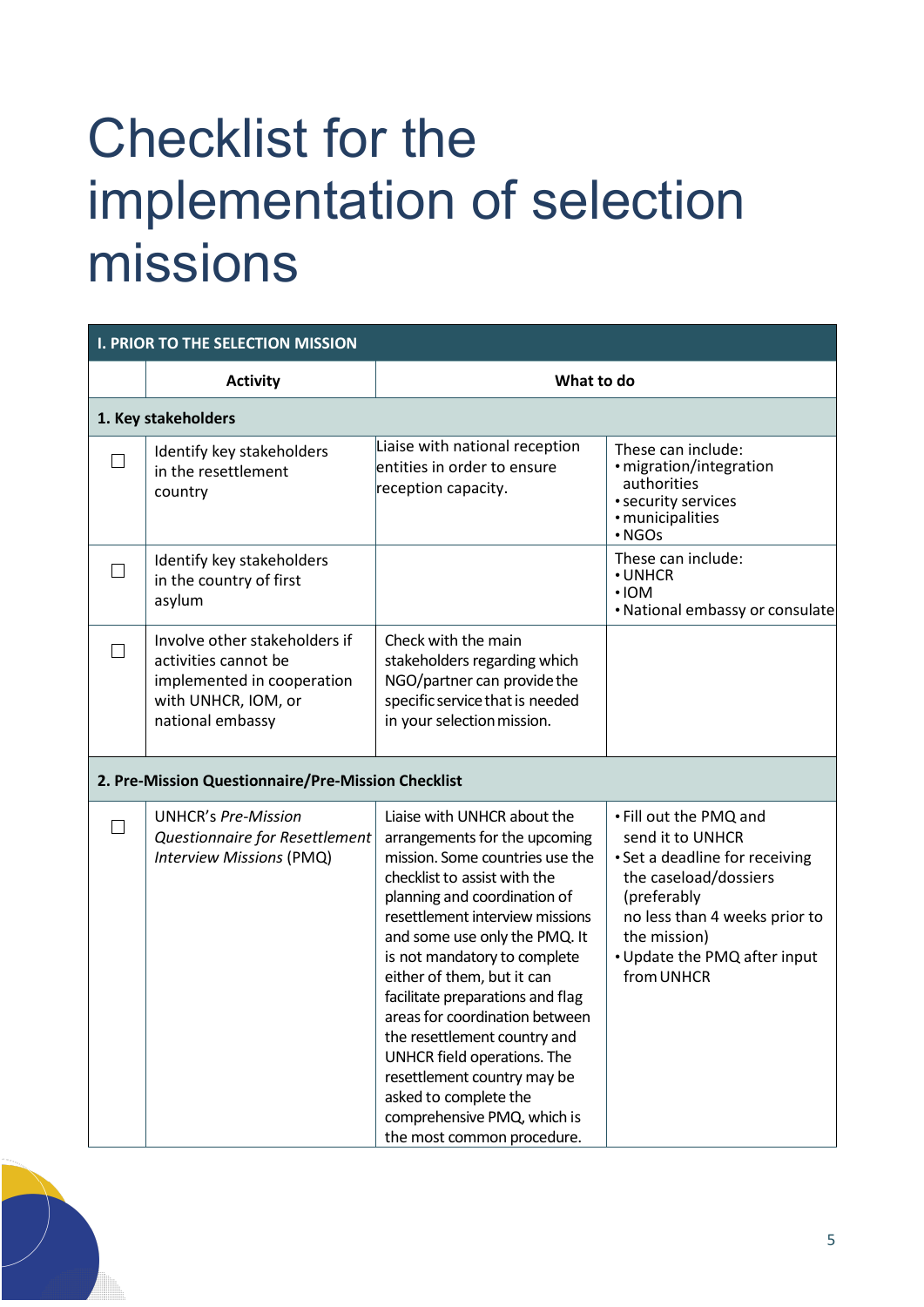|  | In this phase, the PMQ is sent<br>back and forth between<br>UNHCR and the mission until<br>all parts are adopted by all<br>involved, preferably well<br>before the mission starts. | • Adapt the PMQ well<br>before the mission starts.<br>Togetmoreinformationon<br>howtofill out a PMQ and what<br>considerations to take, please<br>refer to the Practical quide for<br>planning and implementing<br>selection missions. |
|--|------------------------------------------------------------------------------------------------------------------------------------------------------------------------------------|----------------------------------------------------------------------------------------------------------------------------------------------------------------------------------------------------------------------------------------|
|  |                                                                                                                                                                                    |                                                                                                                                                                                                                                        |

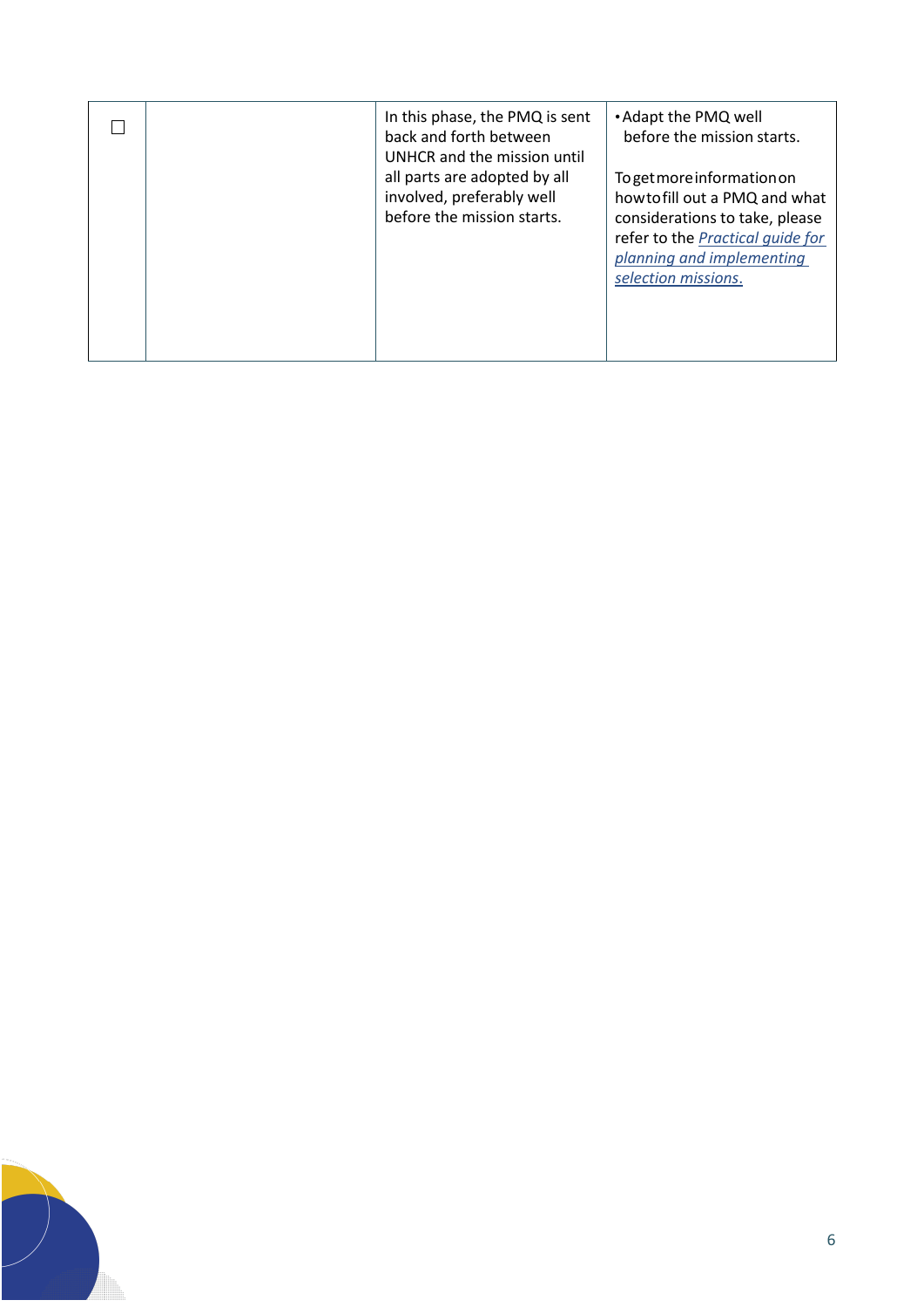| <b>I. PRIOR TO THE SELECTION MISSION</b> |                                                                                                                                                     |                                                                                                                                                                                                                                                                                                                                                                 |
|------------------------------------------|-----------------------------------------------------------------------------------------------------------------------------------------------------|-----------------------------------------------------------------------------------------------------------------------------------------------------------------------------------------------------------------------------------------------------------------------------------------------------------------------------------------------------------------|
| <b>Checklist</b><br>What to do           |                                                                                                                                                     |                                                                                                                                                                                                                                                                                                                                                                 |
| <b>3. Mission Preparations</b>           |                                                                                                                                                     |                                                                                                                                                                                                                                                                                                                                                                 |
| <b>Resettlement Case</b><br>Submissions  | After receiving the<br>submissions, register the<br><b>UNHCR dossiers and</b><br>supporting documents in<br>accordance with national<br>regulations | . Register files in the national<br>database/system (if any)<br>and/or in Template for<br>annual overview of<br>submitted resettlement<br>cases<br>• Check if the case load has<br>all been received on time<br>• Check if the received<br>number and composition<br>of submissions<br>corresponds with national<br>requests outlined in the<br>PMQ (Section 2) |
|                                          | You could use the tool<br>Annual overview list<br>resettlement to compile<br>data from the submissions                                              | • Fill in the missing or<br>incorrect items (e.g. AMIF<br>categories)<br>For further information on this<br>subject, please refer to the<br>Template for annual overview<br>of submitted resettlement<br>cases                                                                                                                                                  |
| Screen the cases                         | Security checks in accordance<br>with national requirements                                                                                         | • National security check<br>· Social media check<br>• Public order aspects                                                                                                                                                                                                                                                                                     |
|                                          | Preliminary assessment in<br>accordance with national<br>requirements                                                                               | • On exclusion<br>. On the complexity of the case<br>• Family links in the<br>resettlement country<br>• Medical aspects<br>For further information on this<br>subject, please refer to<br><b>Practical Guide of Planning</b><br>and Conducting Resettlement<br>Interviews.                                                                                      |

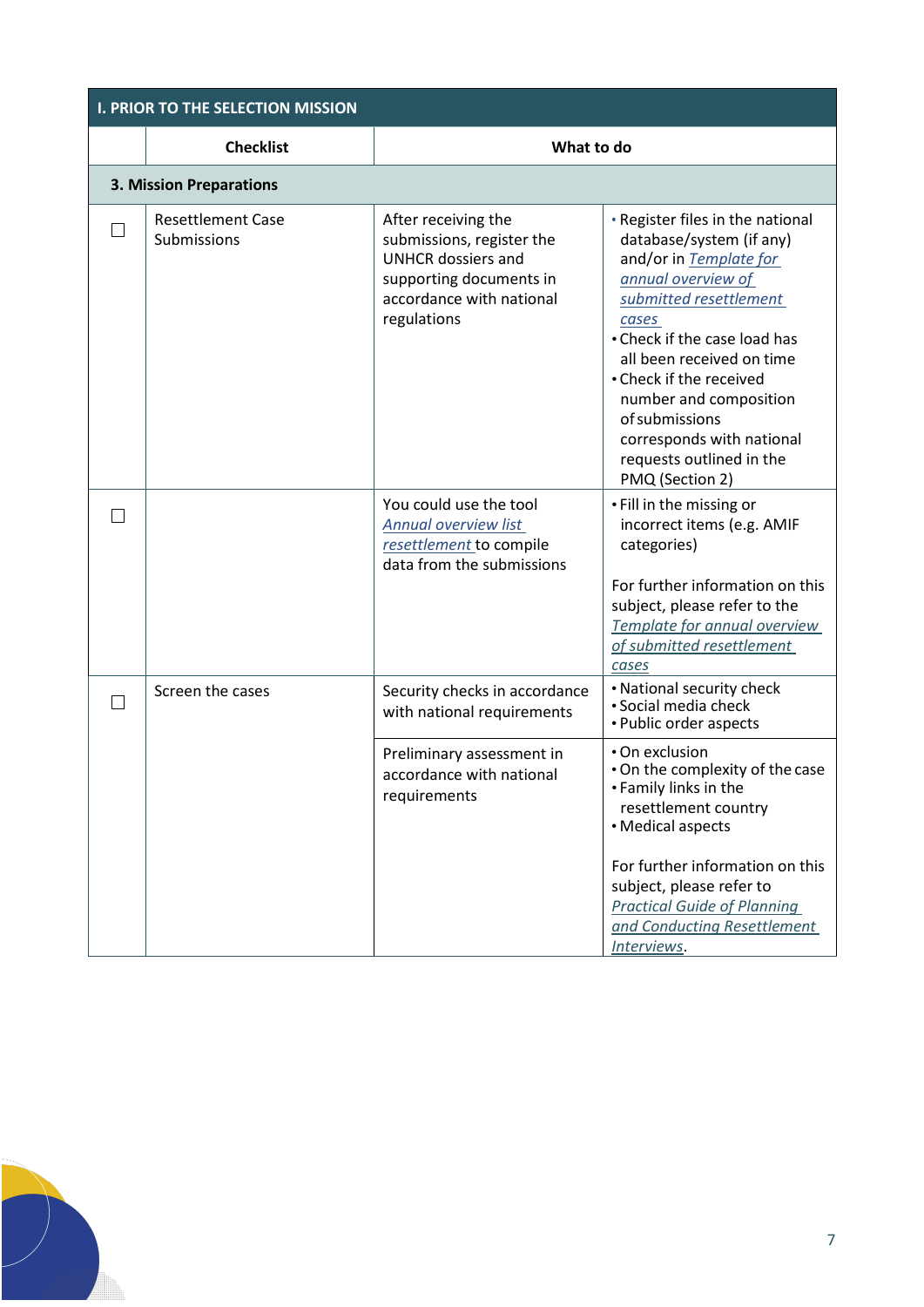| <b>I. PRIOR TO THE SELECTION MISSION</b> |                                          |                                                                                                                                                                                                                                                                                                                                                                                          |                                                                                                                                                                                                                                                                                                                                                                                                                                                                                                                                                                                                                                                                 |
|------------------------------------------|------------------------------------------|------------------------------------------------------------------------------------------------------------------------------------------------------------------------------------------------------------------------------------------------------------------------------------------------------------------------------------------------------------------------------------------|-----------------------------------------------------------------------------------------------------------------------------------------------------------------------------------------------------------------------------------------------------------------------------------------------------------------------------------------------------------------------------------------------------------------------------------------------------------------------------------------------------------------------------------------------------------------------------------------------------------------------------------------------------------------|
|                                          | <b>Checklist</b><br>What to do           |                                                                                                                                                                                                                                                                                                                                                                                          |                                                                                                                                                                                                                                                                                                                                                                                                                                                                                                                                                                                                                                                                 |
|                                          | Prepare the interview schedule           | Determine the interview<br>schedule based on the<br>number of interview days<br>available. Liaise with UNHCR,<br>IOM, or other partners on the<br>feasibility of the proposed<br>interview schedule.<br>Liaise with UNHCR/IOM about<br>the (draft) interview schedule,<br>or the review of the interview<br>schedule, which is done by the<br>UNHCR according to the PMQ<br>(Section 8). | • Take into account the number<br>of cases/people per day, in<br>relation to the place of<br>residence (far or close) when<br>setting the interviewing time.<br>• Take into account the number<br>of complex cases per day.<br>• Take into account linked<br>(family) cases in the caseload.<br>• Consider the number of<br>interpreters for each<br>language needed.<br>. Match interpreters with the<br>daily interview schedule<br>and/or case officers while<br>keeping gender-sensitive<br>cases in mind.<br>• To read more about the<br>scheduling of selection<br>interviews, please refer to<br>the Template for scheduling<br>of selection interviews. |
|                                          | Determine date(s) of the<br>mission      | Plan the exact dates of the<br>mission in agreement with<br>relevant national actors and<br>stakeholders in the field                                                                                                                                                                                                                                                                    | · An official who is responsible<br>for planning a selection<br>mission (for example, the<br>head of mission)                                                                                                                                                                                                                                                                                                                                                                                                                                                                                                                                                   |
|                                          | Make a Security Risk<br>Assessment (SRA) | Make an SRA of the country,<br>region, city, and/or refugee<br>camps where the mission will<br>take place                                                                                                                                                                                                                                                                                | • Consult UNHCR and IOM<br>• Consult the national embassy<br>• Consult the Ministry of<br><b>Foreign Affairs</b>                                                                                                                                                                                                                                                                                                                                                                                                                                                                                                                                                |
|                                          | Interview facility                       | Check with UNHCR and/or<br>IOM whether the interviews<br>will take place in:<br>a city<br>a refugee camp                                                                                                                                                                                                                                                                                 | • Check arrangements in the<br><b>PMQ</b><br>. If needed, get clearance to<br>access the refugee camp<br>• Transportation to/from<br>camp for the mission team<br>• Number of interpreters<br>needed                                                                                                                                                                                                                                                                                                                                                                                                                                                            |
|                                          | Delegation composition                   | Select the members of the<br>delegation in accordance with<br>national agreements or<br>routines                                                                                                                                                                                                                                                                                         | • Number of case officers<br>• Number of decision-<br>makers, when applicable<br>• Medical staff responsible for a<br>medical screening, when<br>applicable<br>• Others                                                                                                                                                                                                                                                                                                                                                                                                                                                                                         |
|                                          | Distribute the cases                     | Allocate the caseload to<br>the mission team and<br>facilitate a discussion on<br>assessment-related topics                                                                                                                                                                                                                                                                              | • Take into account the<br>complexity, gender, and<br>number of interviews in<br>each case                                                                                                                                                                                                                                                                                                                                                                                                                                                                                                                                                                      |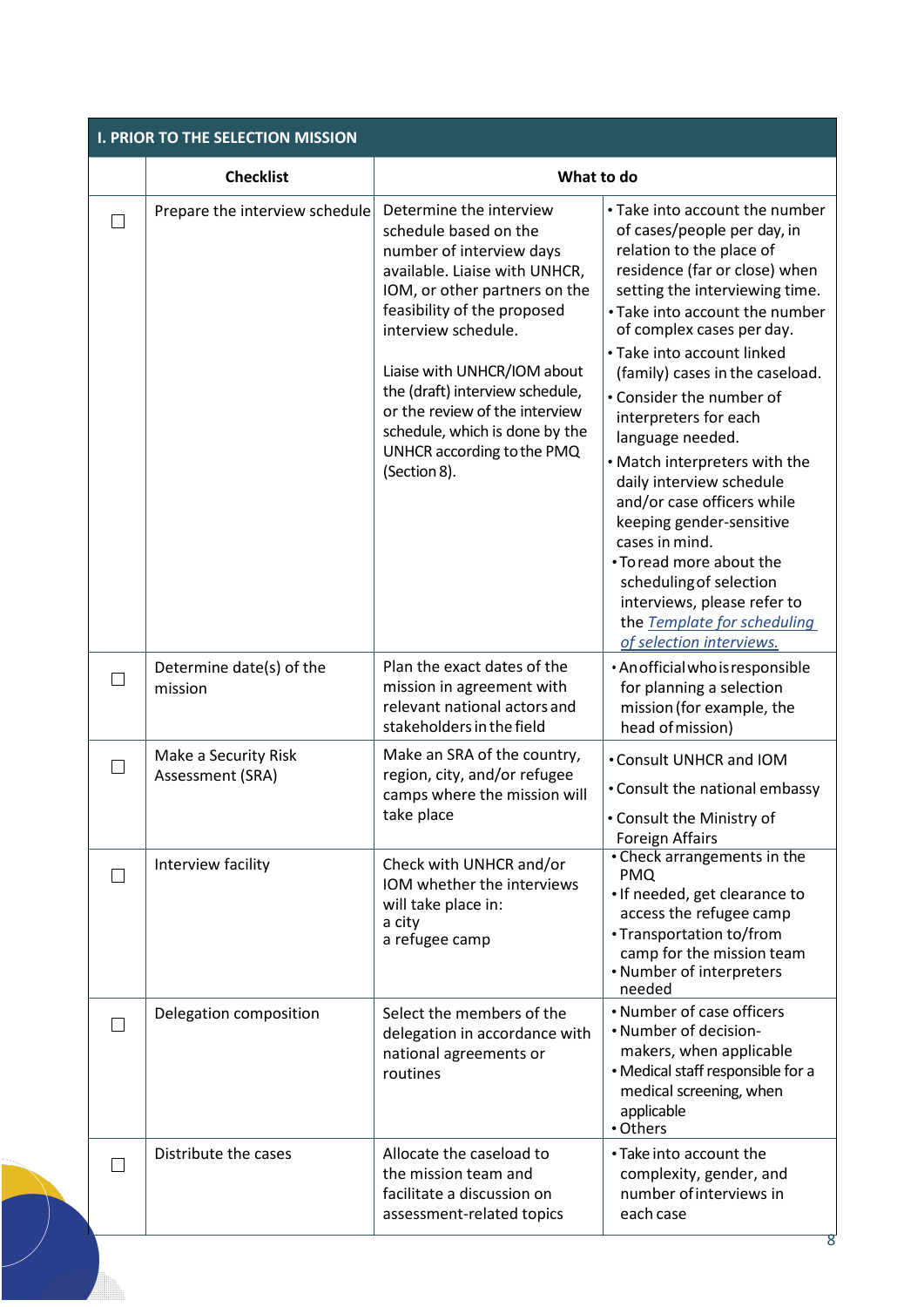|  | among the case officers.<br>Brief the team on any<br>issues related to the<br>caseload. |  |
|--|-----------------------------------------------------------------------------------------|--|
|  |                                                                                         |  |

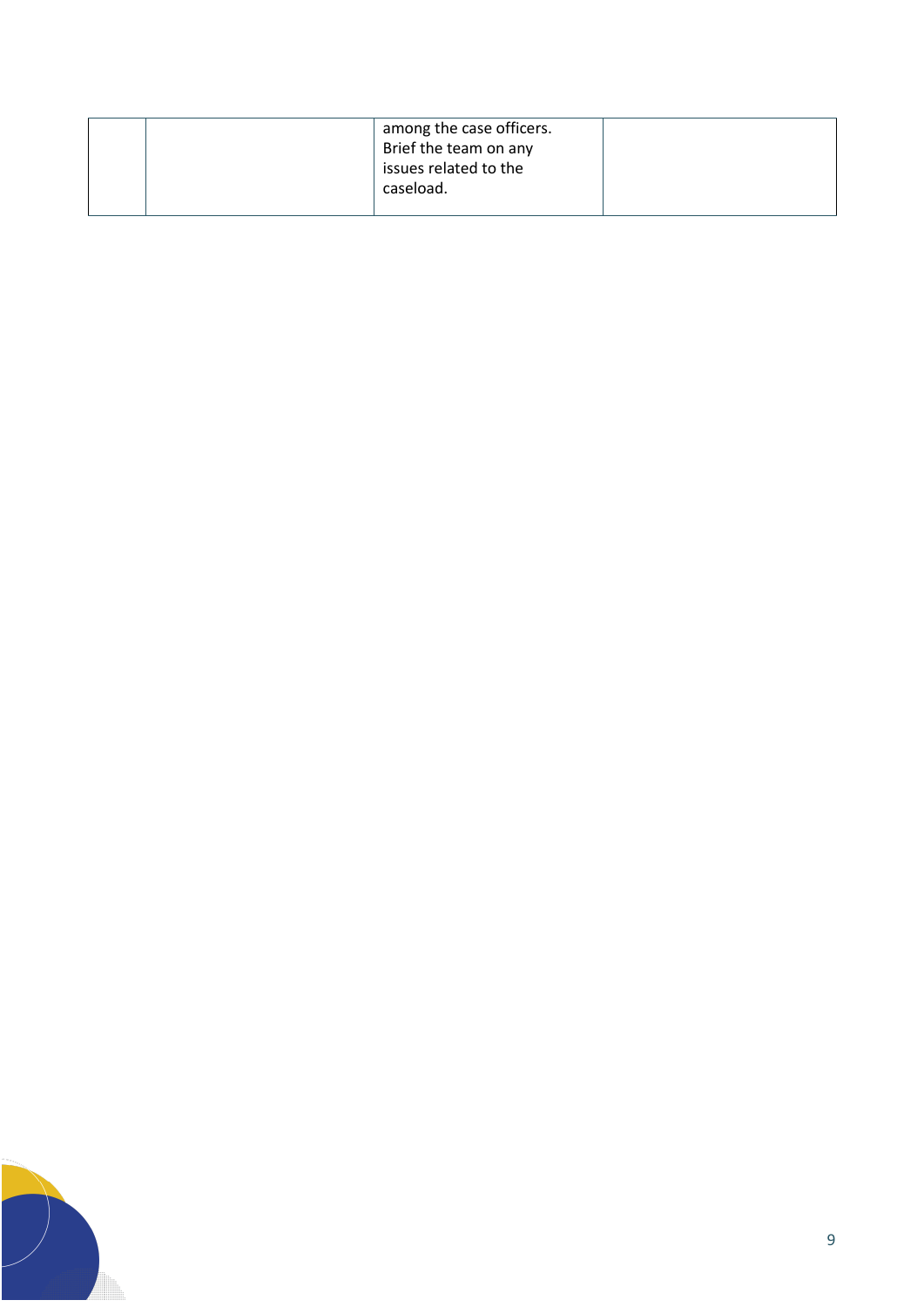|        | <b>I. PRIOR TO THE SELECTION MISSION</b>                             |                                                                                                                                                                                                                                                                                                      |                                                                                                                                                                                                                                                                                                                                                              |  |
|--------|----------------------------------------------------------------------|------------------------------------------------------------------------------------------------------------------------------------------------------------------------------------------------------------------------------------------------------------------------------------------------------|--------------------------------------------------------------------------------------------------------------------------------------------------------------------------------------------------------------------------------------------------------------------------------------------------------------------------------------------------------------|--|
|        | <b>Checklist</b>                                                     | What to do                                                                                                                                                                                                                                                                                           | How/who                                                                                                                                                                                                                                                                                                                                                      |  |
|        | Briefing of the delegation                                           | Briefing takes place in<br>accordance with national<br>procedure and where<br>relevant, in collaboration with<br><b>EASO</b> where resettlement<br>training modules are<br>applicable.<br>Inform and instruct<br>delegation members on the<br>general mission planning and<br>other relevant details | • Travel details<br>· Interview schedule<br>. Information on the country<br>where the mission will take<br>place, including the refugee<br>situation and the security<br>situation<br>• Mission process<br>• Working hours<br>• Finances / per diem<br>. Any other relevant<br>recommendations and tips<br>(such as money, bank cards,<br>adequate clothing) |  |
|        | Mission programme                                                    | Compile the mission<br>programme                                                                                                                                                                                                                                                                     | • Mission planning that<br>includes the travel details<br>(hours, flight numbers, etc.),<br>the interview timeslots, and<br>other activities such as<br>briefing and debriefing with<br>UNHCR, IOM, national<br>embassy, local authorities,<br>etc.)<br>• Contact list                                                                                       |  |
|        |                                                                      | Notify stakeholders                                                                                                                                                                                                                                                                                  | • Share the mission plan<br>with the delegation,<br>UNHCR, national embassy<br>or consulate, IOM, and<br>other relevant<br>stakeholders                                                                                                                                                                                                                      |  |
| $\Box$ | Flights and accommodation                                            | Check the availability of<br>flights and accommodation<br>for the mission team<br>Book flight and<br>hotel<br>accommodation                                                                                                                                                                          | · Verify the availability of flights<br>and confirm booking as early<br>as possible<br>• Book accommodation in or<br>nearby the camp or<br>interview facility, keeping<br>in mind the security advice<br>of your embassy, UNHCR, or<br>IOM regarding suitable<br>accommodation                                                                               |  |
|        | Vaccinations and other<br>medical requirements<br>or recommendations | Instruct delegation members<br>in due time (take into<br>consideration the time<br>needed to make an<br>appointment<br>and time required for any<br>necessary vaccination(s))                                                                                                                        | • Check what is needed<br>regarding vaccinations and<br>other precautions<br>· Get vaccinated in time,<br>where applicable<br>• purchase recommended<br>medication, where applicable                                                                                                                                                                         |  |

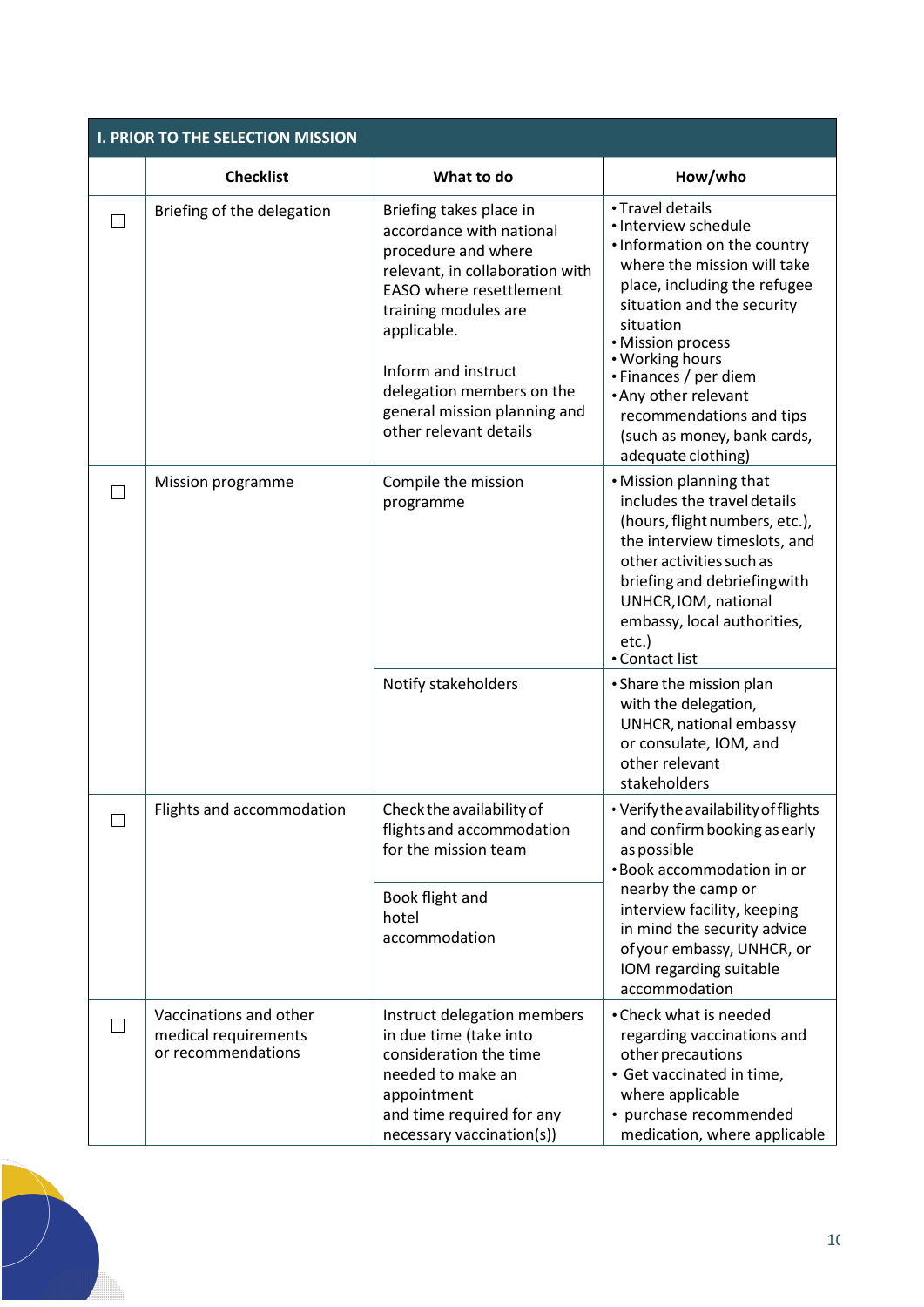|  | Travel documents (passport<br>and visa) | Instruct delegation members<br>in due time (take into<br>consideration the time<br>needed to apply for a<br>passport and obtain the visa) | • Check the applicable visa<br>regulation<br>• Fill in the application form<br>• Check with the embassy if<br>official approval is needed<br>• Check the validity of your<br>passport<br>• Apply in due time |
|--|-----------------------------------------|-------------------------------------------------------------------------------------------------------------------------------------------|--------------------------------------------------------------------------------------------------------------------------------------------------------------------------------------------------------------|
|--|-----------------------------------------|-------------------------------------------------------------------------------------------------------------------------------------------|--------------------------------------------------------------------------------------------------------------------------------------------------------------------------------------------------------------|

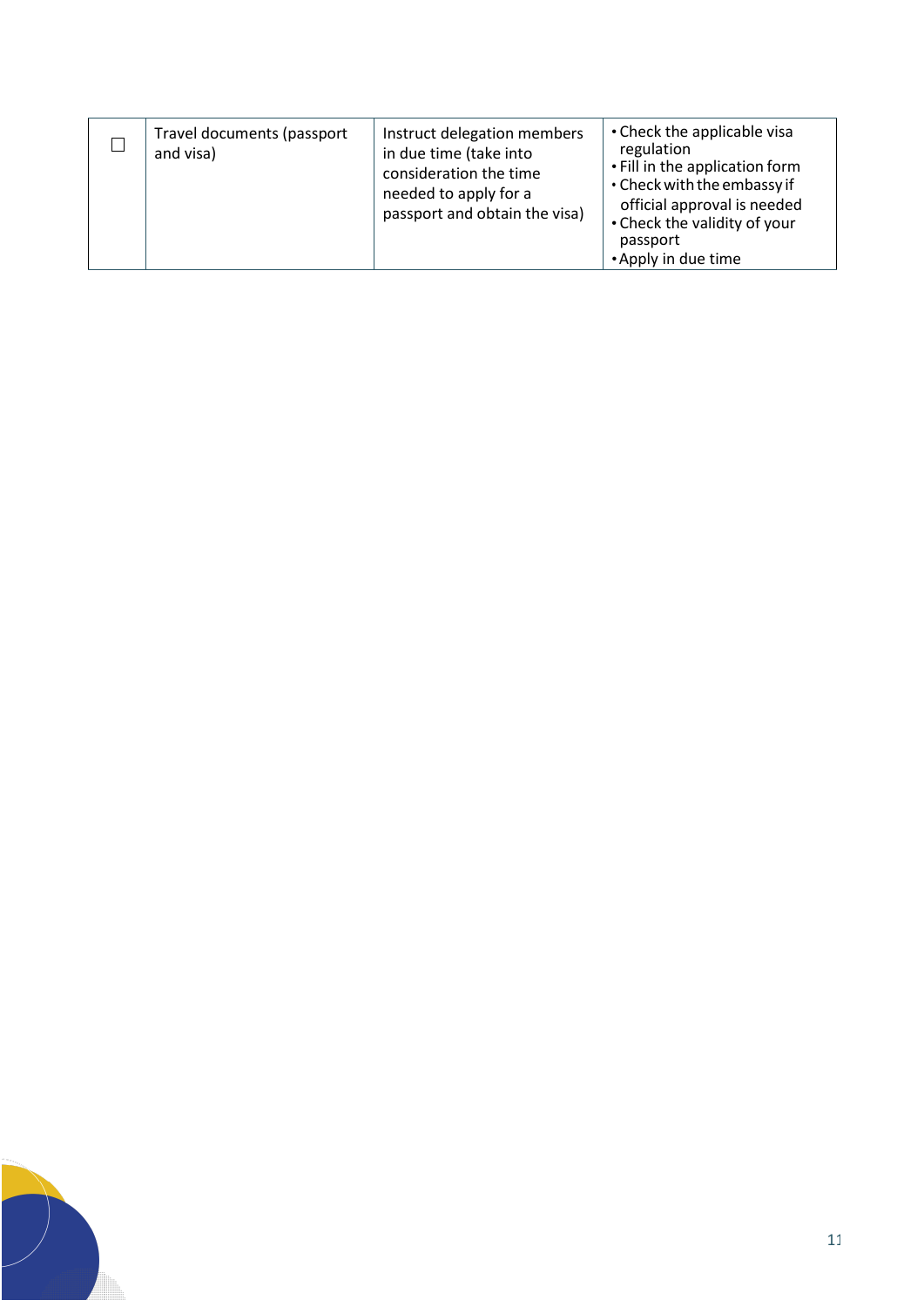| <b>I. PRIOR TO THE SELECTION MISSION</b> |                                                                              |                                                                                                        |                                                                                                                                                                          |  |
|------------------------------------------|------------------------------------------------------------------------------|--------------------------------------------------------------------------------------------------------|--------------------------------------------------------------------------------------------------------------------------------------------------------------------------|--|
|                                          | <b>Checklist</b>                                                             | What to do                                                                                             |                                                                                                                                                                          |  |
|                                          | 4. Mission budget                                                            |                                                                                                        |                                                                                                                                                                          |  |
|                                          | Calculation of the costs<br>of the mission.                                  | Make a financial overview<br>of the budgetary aspects.                                                 | Consider some of the following:<br>• Facilities<br>• Interpreters<br>• Travel<br>• Accommodation for the<br>mission team<br>• Per diem<br>• Babysitters<br>• Other costs |  |
|                                          | Local currency and financial<br>tips (while abroad).                         | Check with the embassy as<br>to any requirements<br>relating to expenditure and<br>the local currency. | • Exchange rate to the local<br>currency<br>• Use of ATMs<br>• Use of credit cards<br>•Cash money (\$, €, local<br>currency)                                             |  |
|                                          | Payments (to be made while) on<br>the ground / payments while on<br>mission. | Check with UNHCR or IOM<br>about what needs to be paid<br>and acceptable payment<br>options.           | · Interpreters<br>• Local transportation<br>• Local accommodation<br>• Babysitters<br>• Catering for<br>refugees/interpreters                                            |  |

| <b>II. DURING THE SELECTION MISSION</b>    |                                                                              |                                                                                                                                   |  |
|--------------------------------------------|------------------------------------------------------------------------------|-----------------------------------------------------------------------------------------------------------------------------------|--|
| <b>Checklist</b>                           | What to do                                                                   |                                                                                                                                   |  |
| Meetings with<br>stakeholders in the field | Set up a meeting with<br>UNHCR, IOM, and other<br>potential stakeholders.    | Consider the following:<br>• Latest developments<br>• Security briefing<br>• Protection space/context in                          |  |
|                                            | Arrange briefing at the start<br>of the mission.                             | the host country<br>• Case-related matters<br>• Logistical matters, including<br>visiting interview site<br>• Operational matters |  |
|                                            | Set up a meeting with the<br>UNHCR, IOM and other<br>potential stakeholders. | • Results of the mission<br>• Interview facilities<br>· Quality of the caseload, RRF,<br>profile                                  |  |
|                                            | Arrange debriefing at the end<br>of the mission.                             | · Interpreters (if<br>UNHCR/IOM is involved)                                                                                      |  |
|                                            |                                                                              |                                                                                                                                   |  |